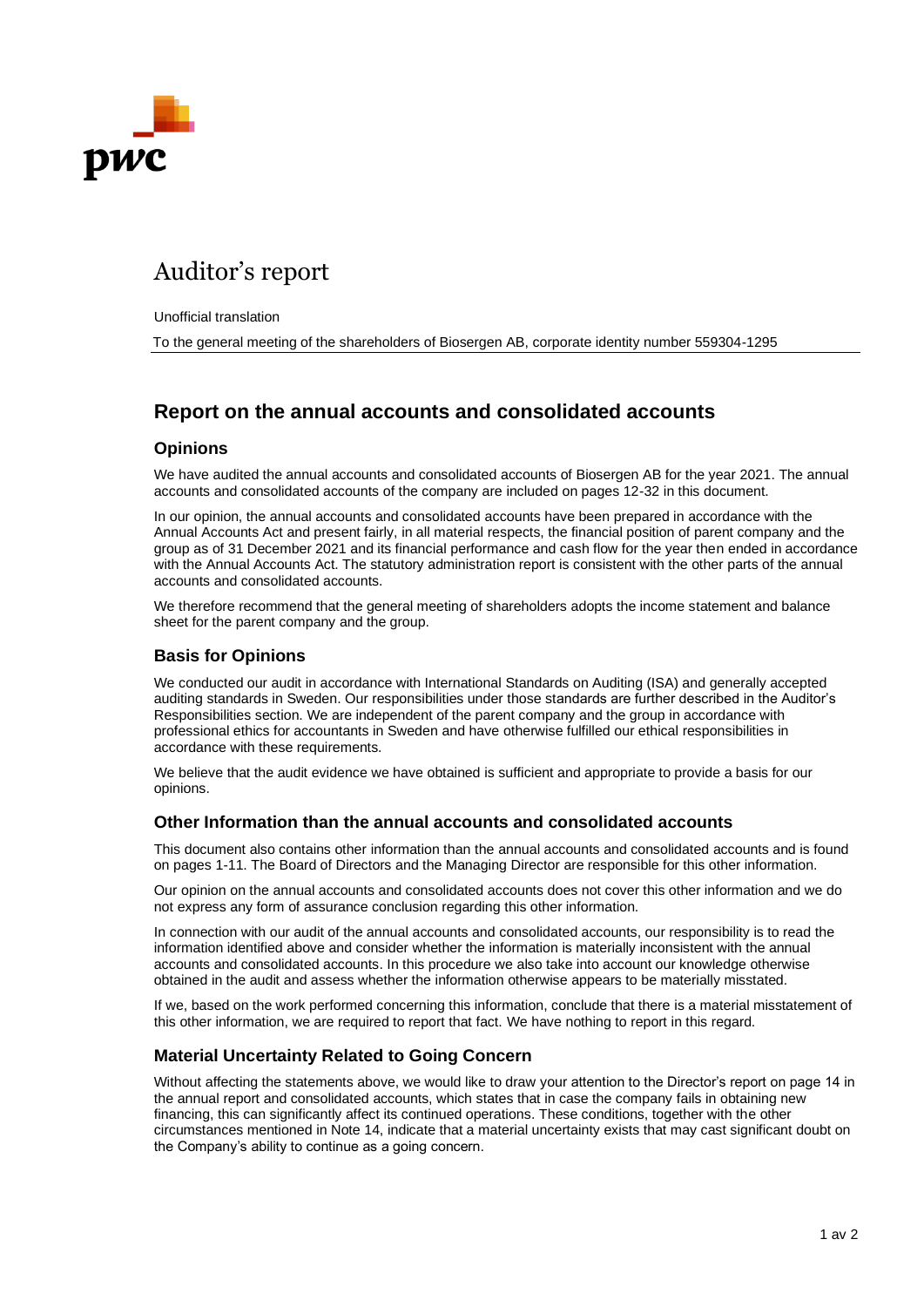

## **Responsibilities of the Board of Director's and the Managing Director**

The Board of Directors and the Managing Director are responsible for the preparation of the annual accounts and consolidated accounts and that they give a fair presentation in accordance with the Annual Accounts Act. The Board of Directors and the Managing Director are also responsible for such internal control as they determine is necessary to enable the preparation of annual accounts and consolidated accounts that are free from material misstatement, whether due to fraud or error.

In preparing the annual accounts and consolidated accounts, The Board of Directors and the Managing Director are responsible for the assessment of the company's and the group's ability to continue as a going concern. They disclose, as applicable, matters related to going concern and using the going concern basis of accounting. The going concern basis of accounting is however not applied if the Board of Directors and the Managing Director intend to liquidate the company, to cease operations, or has no realistic alternative but to do so.

## **Auditor's responsibility**

Our objectives are to obtain reasonable assurance about whether the annual accounts and consolidated accounts as a whole are free from material misstatement, whether due to fraud or error, and to issue an auditor's report that includes our opinions. Reasonable assurance is a high level of assurance, but is not a guarantee that an audit conducted in accordance with ISAs and generally accepted auditing standards in Sweden will always detect a material misstatement when it exists. Misstatements can arise from fraud or error and are considered material if, individually or in the aggregate, they could reasonably be expected to influence the economic decisions of users taken on the basis of these annual accounts and consolidated accounts.

A further description of our responsibility for the audit of the annual accounts and consolidated accounts is available on Revisorsinspektionen's website: www.revisorsinspektionen.se/revisornsansvar. This description is part of the auditor´s report.

# **Report on other legal and regulatory requirements**

## **Opinions**

In addition to our audit of the annual accounts and consolidated accounts, we have also audited the administration of the Board of Director's and the Managing Director of Biosergen AB for the year 2021 and the proposed appropriations of the company's profit or loss.

We recommend to the general meeting of shareholders that the profit be appropriated in accordance with the proposal in the statutory administration report and that the members of the Board of Director's and the Managing Director be discharged from liability for the financial year.

## **Basis for Opinions**

We conducted the audit in accordance with generally accepted auditing standards in Sweden. Our responsibilities under those standards are further described in the Auditor's Responsibilities section. We are independent of the parent company and the group in accordance with professional ethics for accountants in Sweden and have otherwise fulfilled our ethical responsibilities in accordance with these requirements.

We believe that the audit evidence we have obtained is sufficient and appropriate to provide a basis for our opinions.

## **Responsibilities of the Board of Director's and the Managing Director**

The Board of Directors is responsible for the proposal for appropriations of the company's profit or loss. At the proposal of a dividend, this includes an assessment of whether the dividend is justifiable considering the requirements which the company's and the group's type of operations, size and risks place on the size of the parent company's and the group' equity, consolidation requirements, liquidity and position in general.

The Board of Directors is responsible for the company's organization and the administration of the company's affairs. This includes among other things continuous assessment of the company's and the group's financial situation and ensuring that the company's organization is designed so that the accounting, management of assets and the company's financial affairs otherwise are controlled in a reassuring manner. The Managing Director shall manage the ongoing administration according to the Board of Directors' guidelines and instructions and among other matters take measures that are necessary to fulfill the company's accounting in accordance with law and handle the management of assets in a reassuring manner.